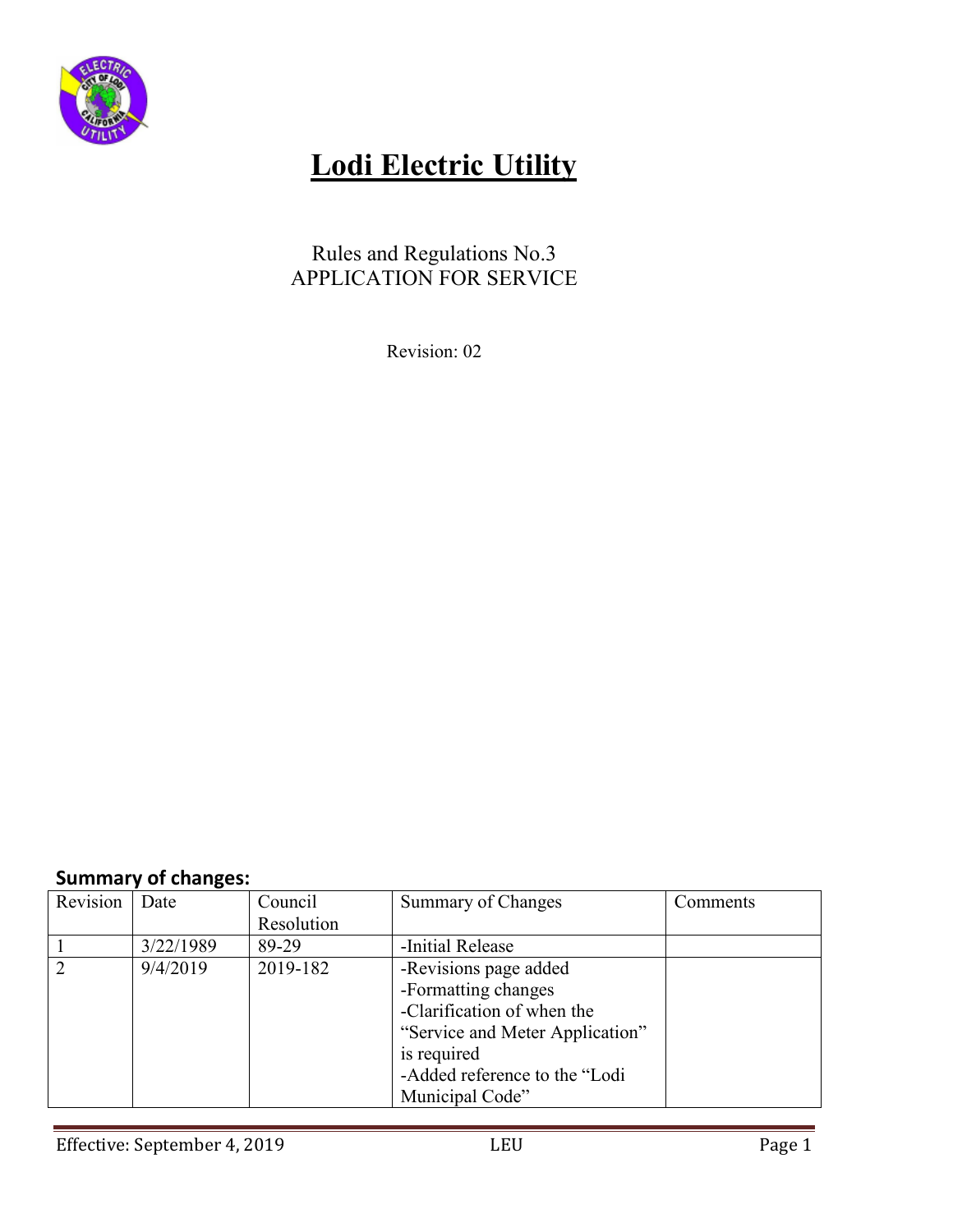

# **Lodi Electric Utility**

Rules and Regulations No.3 APPLICATION FOR SERVICE

### A. Applications for Service

- 1. The City requires each prospective Customer, when applying for Service, to complete and sign a "Utility Service Application" to establish an account for billing purposes.
- 2. LEU requires each prospective Customer, when applying for Service, to complete and sign a "Service and Meter Application" form. The "Service and Meter Application" form can be obtained at City Hall or found online at www.lodielectric.com.
- 3. The applications are merely a request for Service and does not in itself bind the City to serve, except under reasonable conditions.

### B. Individual Liability for Joint Service

In any case where two or more parties join in one application for electric Service, such parties shall be jointly and severally liable thereunder, and only one bill will be rendered for electric Service supplied in accordance therewith.

### C. Change of Customer's Electrical Equipment

The Customer shall immediately give written notice to the City (attention LEU) in the event the Customer makes any material change in the amount, type or use of the electrical equipment installed upon his/her Premises to be supplied with electric energy by the City.

### D. Conditions of Service

1. By applying for or accepting Service from the City, a Customer agrees to abide by all of the electric Service requirements, "Lodi Municipal Code" Chapter – 13.20 Article 3, and the Rules and Regulations of the City concerning such Service, to provide any rights-of-way across his/her own property that the City may deem necessary to supply such Service and to cooperate with the City in its construction and maintenance of the facilities needed for such Service. The Customer shall be responsible for any additional costs caused by the Customer's failure to comply with the provisions of this paragraph.